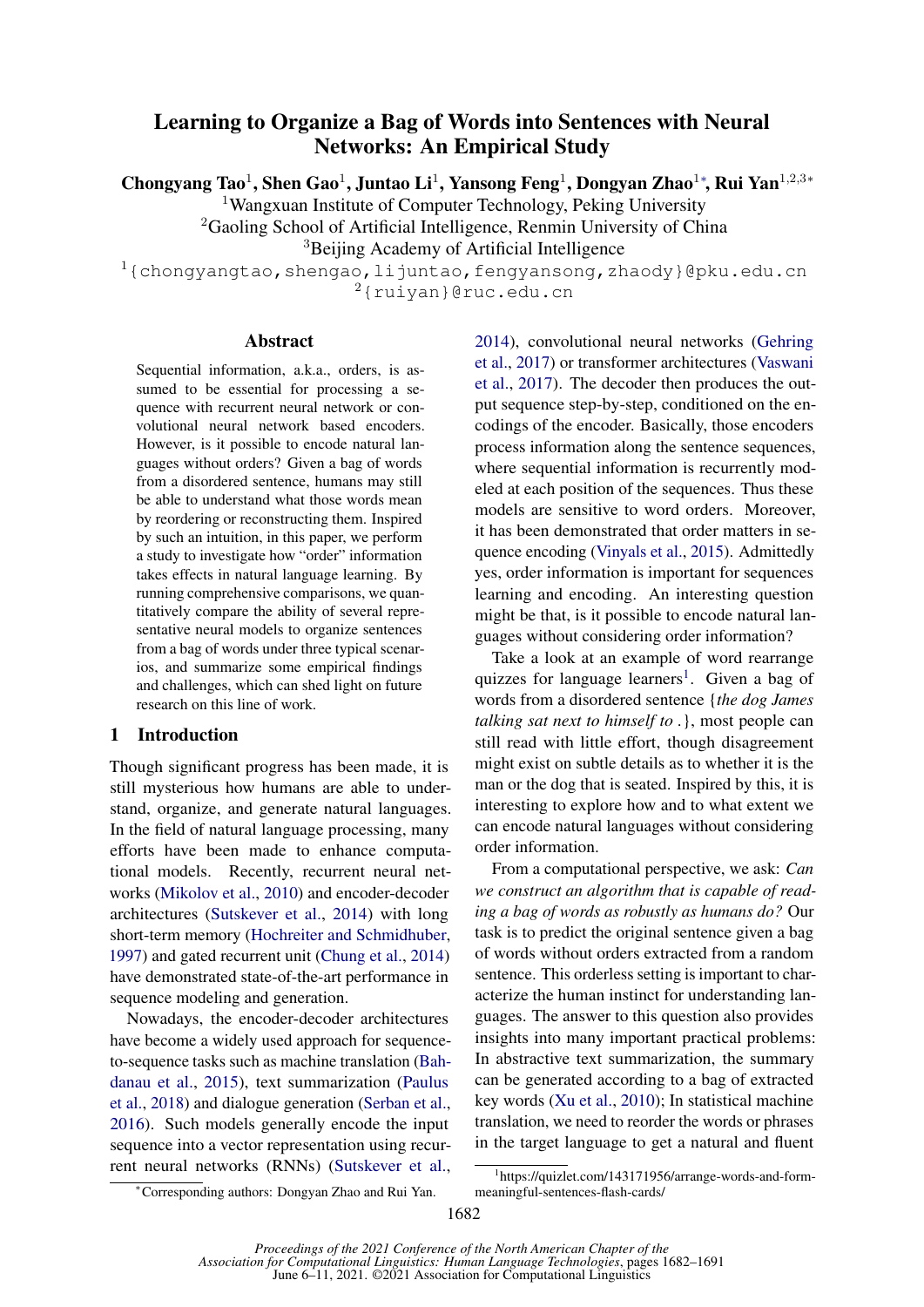<span id="page-1-0"></span>

| Normal  | <b>Input:</b> the dog James talking sat next to himself to.       |
|---------|-------------------------------------------------------------------|
|         | <b>Output:</b> James sat next to the dog talking to himself.      |
| Noise   | Input: the rule dog James talking sat next to himself to . dashed |
|         | <b>Output:</b> James sat next to the dog talking to himself.      |
| Missing | Input: dog James talking next to himself to.                      |
|         | Output: James sat next to the dog talking to himself.             |

Table 1: 3 scenarios for sentence organization. Words marked in red denote the added noisy words, and words marked in green denote the missing words.

sentence [\(He and Liang,](#page-8-4) [2011\)](#page-8-4). In dialogue systems, we need systems that are enabled to converse smoothly with people that have troubles in ordering words, such as children, language learners, and speech impaired. In image caption, the caption can be organized with a bag of attribute words extracted from the image [\(Fang et al.,](#page-8-5) [2015\)](#page-8-5). Moreover, such a model can help non-native speakers of English to write a sentence just from keywords.

This bag-to-sentence transformation problem is rather challenging primarily due to three reasons. First, the relationship between words is missing from the input bag of words. To predict the correct ordering, both the meaning of the whole sentence and the words that may become the context of a particular word must be guessed and leveraged. Second, the input bag of words might only be a subset of all the words in a sentence, and there might exist randomly injected words, as shown in Table [1.](#page-1-0) Last, the correct ordering of the words into a sentence may not be unique, and the model needs to have the flexibility to allow multiple choices of outputs.

While much research has been directed into processing sequential text information, there has been far less research regarding the encoding of an unordered bag. A simple approach is based on pooling that takes the maximum value for each dimension of the word embeddings [\(Qi et al.,](#page-9-7) [2017\)](#page-9-7). This strategy is effective in simple tasks (e.g., sentence classification) but loses much contextual information for sentence organization. [\(Vinyals et al.,](#page-9-5) [2015\)](#page-9-5) proposes to encode a set through iterative attention on the input items, alike to the memory network. These approaches could obtain an orderinvariant representation of the set from a global perspective. However, they are lacking of modeling the semantic dependencies between input items. In addition, the effectiveness of these models on the bag-to-sentence transformation problem is also unknown.

In this paper, we aim to investigate how "or-

der" information takes effects in natural language learning for neural models. On the basis of the pooling-based and memory-based approaches, we introduce the self-attention to encode the semantic dependencies between input words without considering order information, so as to enrich individual words with contextual information from different semantic aspects. We systematically compare the ability of different neural models to organize sentences from a bag of words in terms of three typical scenarios shown in Table [1.](#page-1-0) The contributions of this paper are summarized as follows:

- We present an empirical study to investigate the ability of neural models to organize sentences from a bag of words.
- We introduce a bag-to-sentence transformation model based on self-attention, which significantly outperforms existing models in sentence organization tasks.
- We show some interesting results by thoroughly comparing and analyzing sentence organization under different scenarios (*Normal, Noise, Missing*), which may shed light on future research on this line of work.

### 2 Related Work

Pooling is a basic approach to encode sets (or bags), and has been widely used for many tasks, such as 3D shape recognition [\(Qi et al.,](#page-9-7) [2017\)](#page-9-7), fewshot image classification [\(Snell et al.,](#page-9-8) [2017\)](#page-9-8). Besides, several studies have explored the capability of attention mechanisms in modeling sets (or bags). [Vinyals et al.](#page-9-5) [\(2015\)](#page-9-5) proposed to encode a set with multi-hop attention operations. [Ilse et al.](#page-8-6) [\(2018\)](#page-8-6) proposed to use attention-based weighted sum-pooling for multiple instance learning. Similarly, [Yang et al.](#page-9-9) [\(2020\)](#page-9-9) proposed an attentionbased algorithm to aggregate a deep feature set for multi-view 3D reconstruction.

As a new approach to modeling a text sequence, self-attention has been successfully used in many NLP tasks, such as machine translation [\(Vaswani](#page-9-4) [et al.,](#page-9-4) [2017\)](#page-9-4), text summarization [\(Paulus et al.,](#page-9-2) [2018\)](#page-9-2) and machine reading comprehension [\(Wang](#page-9-10) [et al.,](#page-9-10) [2017\)](#page-9-10). However, most studies about selfattention focus on sequence modeling, which ignores the positional invariance of the attention mechanism itself. In perticular, [Ma et al.](#page-8-7) [\(2018\)](#page-8-7) utilized self-attention to model interactions between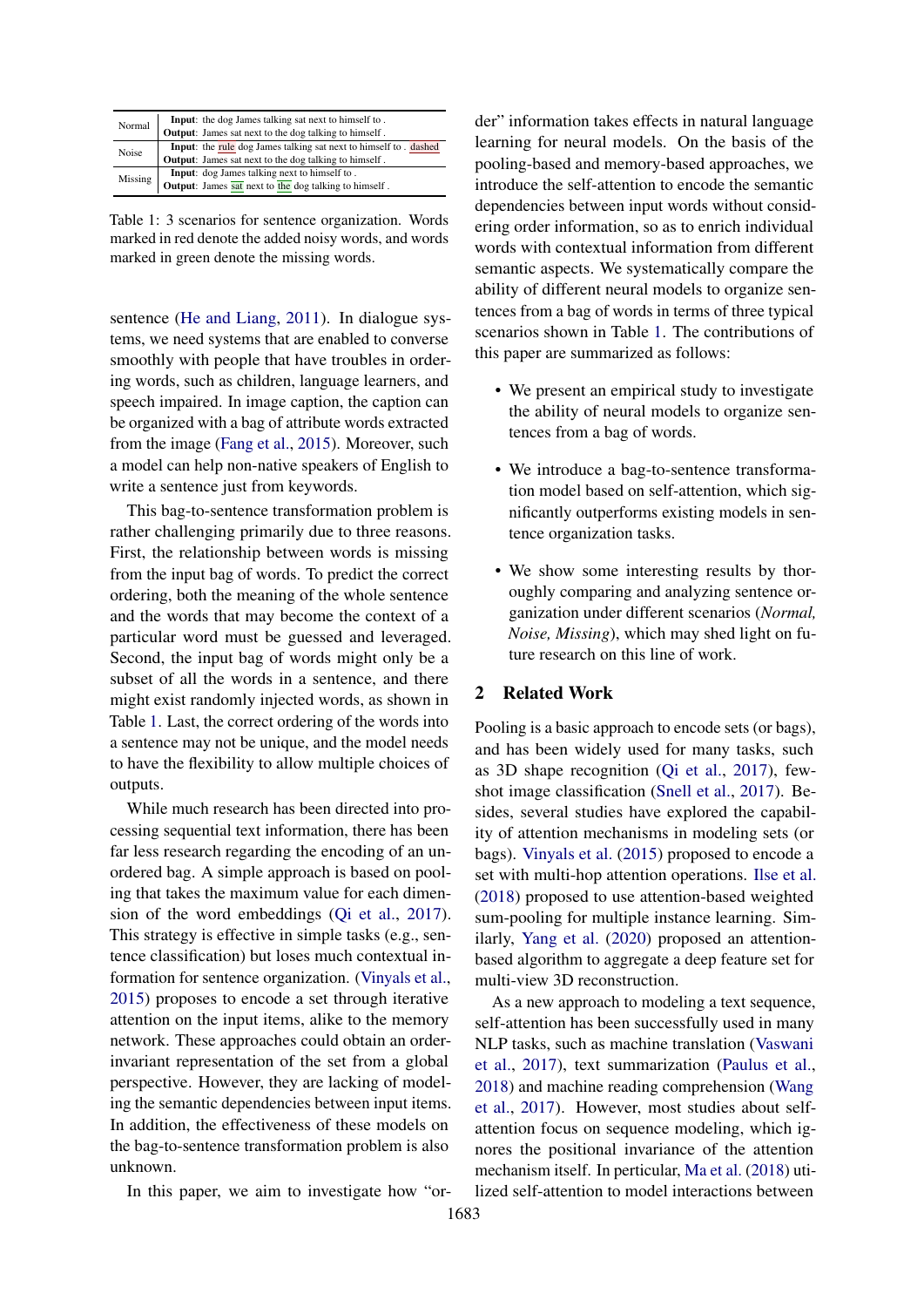the objects in a video, and employed pooling to obtain aggregated features. On this basis of the transformer architecture, [Lee et al.](#page-8-8) [\(2019\)](#page-8-8) presented an Set Transformer designed to model interactions among elements in the input set.

Without considering missing words or noisy words, our task devolves into word ordering problem, which is a fundamental task in natural language generation. Previous, researchers usually employed N-gram based language models [\(De Gis](#page-8-9)[pert et al.,](#page-8-9) [2014;](#page-8-9) [Schmaltz et al.,](#page-9-11) [2016\)](#page-9-11), syntacticbased language models [\(Zhang and Clark,](#page-9-12) [2011;](#page-9-12) [Liu et al.,](#page-8-10) [2015\)](#page-8-10) or combined models [\(Zhang et al.,](#page-9-13) [2012;](#page-9-13) [Liu and Zhang,](#page-8-11) [2015\)](#page-8-11) to solve this problem. More recently, [Hasler et al.](#page-8-12) [\(2017\)](#page-8-12) proposed a bag-to-sequence model, where the decoder RNN directly attended to the word embeddings. However, all these methods aim at finding the best permutation of a bag of words based on language models, and do not consider how to encode a bag of words.

### 3 Problem Formulation

Given a bag of words  $X = \{x_1, x_2, \dots, x_m\}$ which consists of  $m$  tokens, our model will generate a sentence  $Y = \{y_1, y_2, \dots, y_n\}$ , where *n* is the length of target sentence. In the normal scenario, the words of  $X$  come from a disordered sentence and are the same as  $Y$ . While in other two scenarios, the condition no longer holds. To be specific, X contains some noisy words that do not appear in  $Y$  for noise scenario, and  $X$  lacks some words that should appear in generated sequence for the missing scenario. We can model this using the conditional probability  $P(Y|X)$  and decompose it with the chain rule.

$$
P(Y|X) = \prod_{t=1}^{n} P(y_t|y_1, y_2, \cdots, y_{t-1}, X), \quad (1)
$$

In our scenario, the source input is a bag of words or even with noisy or missing words and the output is a sentence.

### 4 Bag-to-Sequence Models

In this paper, we employ encoder-decoder frameworks to address the bag-to-sentence problem. Particularly, the encoder is responsible for learning an order-invariant context representation for the input bag, and the decoder produces the target sentence conditioned on a bag of input words.

### 4.1 Compared Encoders

We consider four representative neural models to encode the unordered bag of words as follows.

RNN. Recurrent neural networks typically process information along the word positions of the input sequence, and they have proven to be sensitive to variations of word order to some degree [\(Vinyals](#page-9-5) [et al.,](#page-9-5) [2015\)](#page-9-5). In this paper, we introduce an RNN with long short-term memory units (LSTMs) as a baseline encoder for a comparison. Formally, the hidden state of RNN at the t-th step  $\mathbf{h}_t$  is calculated by:

$$
\mathbf{h}_t = \text{LSTM}(\mathbf{h}_{t-1}, \mathbf{w}_t),\tag{2}
$$

where  $w_t$  denotes the input word embedding at t-th step. The final hidden state of LSTM is regarded as the context representation of the input bag.

**Pooling.** A simple way to encode a bag without considering order information is the pooling-based approach as inspired by [Qi et al.](#page-9-7) [\(2017\)](#page-9-7) that summarizes bag information by choosing the maximum value from each dimension of the word embeddings. Formally, given a bag of word embeddings  $\{\mathbf w_i\}_{i=1}^n$ , the context representation of the input bag of words  $v<sub>s</sub>$  can be calculated as:

$$
\mathbf{v}_s = \max\{\mathbf{w}_1, \mathbf{w}_2, \cdots, \mathbf{w}_n\},\tag{3}
$$

Memory. The memory-based approach encodes a bag of words through performing multiple rounds of attention over the word representations, alike to the memory network [\(Sukhbaatar et al.,](#page-9-14) [2015\)](#page-9-14). Formally, we take the vector representation  $v_s$ obtained by the pooling-based method as the initial bag representation  $\mathbf{v}_s^0$ . At the t-th processing round, we use the current bag representation  $\mathbf{v}_s^t$ to attend the memory  $\{w_1, \dots, w_n\}$  composed of word embeddings, and compute an attention vector  $r_t$  through the attention mechanism [\(Bahdanau](#page-8-2) [et al.,](#page-8-2) [2015\)](#page-8-2), defined as:

$$
\alpha_{t,i} = \frac{\exp(g(\mathbf{v}_s^t, \mathbf{h}_i))}{\sum_{i=1}^n \exp(g(\mathbf{v}_s^t, \mathbf{w}_i))},
$$
  

$$
\mathbf{r}_t = \sum_{i=1}^n \alpha_{t,i} \mathbf{w}_i,
$$
 (4)

where  $g(\cdot, \cdot)$  is a function that computes the similarity between  $w_i$  and  $v_s^t$ , and we employ dot product function in this paper. Then the current bag representation  $v_s^t$  is concatenated with the output of the attention vector  $r_t$ , and further transforms it through non-linear transformation.

$$
\mathbf{v}_s^{t+1} = f([\mathbf{v}_s^t; \mathbf{r}_t]),\tag{5}
$$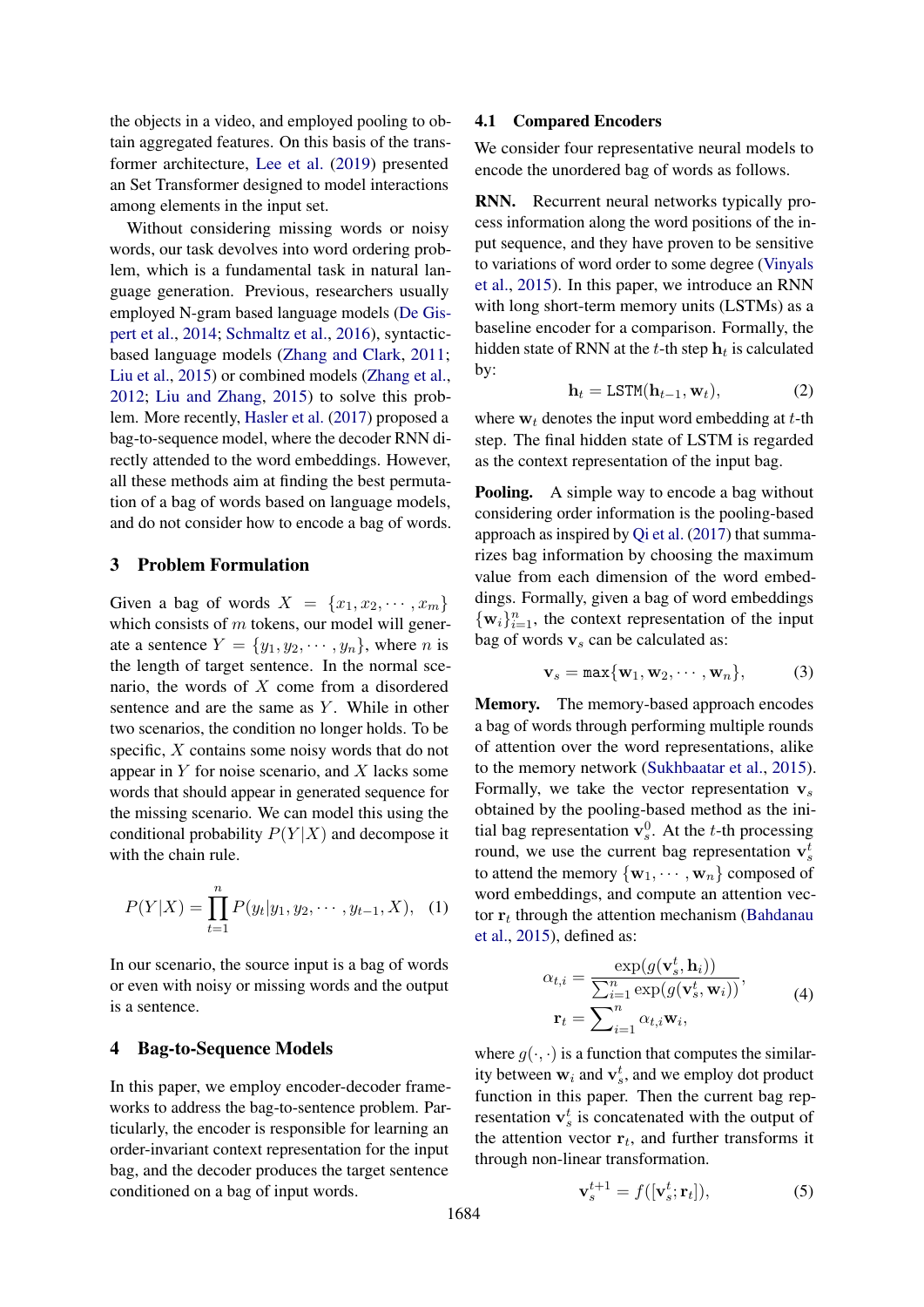where  $f(\cdot)$  is a non-linear mapping function which reduces the input dimension to  $d_e$ . Following [Vinyals et al.](#page-9-5) [\(2015\)](#page-9-5), we use an LSTM unit [\(Hochreiter and Schmidhuber,](#page-8-0) [1997\)](#page-8-0) (without inputs) as  $f(\cdot)$ . We perform this process for K rounds. The obtained vector  $\mathbf{v}_s^K$  is the final bag representation. We set  $K$  as the number of tokens in source bag.

Self-attention. Self-attention is a special case of standard attention mechanism [\(Bahdanau et al.,](#page-8-2) [2015\)](#page-8-2) where each word can attend to (interact with) all words in the input. Unlike RNNs, self-attention can model dependencies among words in the input bag without considering the order information. In this paper, we borrow the idea from the work of neural transformer architecture [\(Vaswani et al.,](#page-9-4) [2017\)](#page-9-4). The model contains  $N$  stacked blocks, each of which mainly composed of a multi-head attention layer and a row-wise feed-forward layer. More compactly,

$$
\{\mathbf m_1, \cdots, \mathbf m_n\} = \texttt{MultiHeadAtt}(\{\mathbf w_1, \cdots, \mathbf w_n\}),
$$
\n
$$
(6)
$$

$$
(\epsilon
$$

$$
\{\mathbf h_1,\cdots,\mathbf h_n\}=\text{FFN}(\{\mathbf m_1,\cdots,\mathbf m_n\}),\qquad(7)
$$

where  $m_i$  and  $h_i$  are the representation for *i*-th word produced by the multi-head attention layer and the row-wise feed-forward layer respectively. A residual connection [\(He et al.,](#page-8-13) [2016\)](#page-8-13) and a rowwise normalization [\(Ba et al.,](#page-8-14) [2016\)](#page-8-14) are applied around each of the multi-head attention layer and feed-forward layer.

Based on the representation produced by the self-attention, we further employ pooling-based or memory-based approaches<sup>[2](#page-3-0)</sup> to obtain a global context representation for input bag. We name the full model as AttP when *pooling-based* approach is adopted, and name it as AttM by using *memorybased* approach.

### 4.2 Decoder

The decoder acts as a language model to reconstruct the sentence conditioned on the bag representation. To highlight the differences among different encoders, we utilize the same decoder for different encoders.

Since the target  $Y$  corresponds to a sequence, and has significant vocabulary overlap with the input bags of words, we blend a pointer-based decoder [\(Vinyals et al.,](#page-9-5) [2015;](#page-9-5) [See et al.,](#page-9-15) [2017\)](#page-9-15), which

acts as a language model to enable our model to generate a word from the vocabulary, or to copy words from the input via the pointer mechanism. Particularly, to calculate the context vector  $c_t$  and pointer probabilities in each decoding step, we take the input word embeddings as the hidden states in pooling- and memory-based approaches. In selfattention-based approaches, we take the output representations of the self-attention layer as the hidden states.

### 4.3 Objective Function

Our goal is to maximize the output sentence probability given the input bag of words. Therefore, we optimize the negative log-likelihood loss function:

$$
J(\Theta) = -\frac{1}{\mathcal{D}} \sum_{(x,y)\in\mathcal{D}} \log p(y|x), \quad (8)
$$

where  $D$  is a set of bag-sentence pairs and  $\Theta$  is the parameters.

## <span id="page-3-4"></span><span id="page-3-3"></span> $\}$ , 5 Experiments

We evaluate our method quantitatively and qualitatively on a large dataset for three typical sentence organization scenarios described in Table [1.](#page-1-0)

### 5.1 Datasets

We construct a large dataset from The Wesbury Lab Wikipedia Corpus<sup>[3](#page-3-1)</sup> [\(Shaoul,](#page-9-16) [2010\)](#page-9-16), which is created from the articles in English Wikipedia. We tokenize all articles into sentences using the NLTK package<sup>[4](#page-3-2)</sup>, and replace all numbers with "\_num\_". We retain experiment samples among the sentences of length between 5 and 20 to focus on the majority case of the training corpus. Finally, we randomly sample 10 million sentences for training, 100k for validation and 10k for testing. In the normal scenario, we randomly shuffle the words in each sentence as the input of our model, and the original sentence is the ground truth. Based on the normal scenario, we construct the training data for the noise scenario by randomly introducing some noisy words to the source bag, and construct the training data for the missing scenario by randomly removing some words from the source bag.

We also compare the normal scenario of our model on The English Penn Treebank

<span id="page-3-0"></span><sup>&</sup>lt;sup>2</sup>It is worth noting that the current memory is composed of the word representations output by self-attention layer

<span id="page-3-1"></span><sup>&</sup>lt;sup>3</sup>The corpus removes all links and other irrelevant material (e.g., navigation text, etc), and contains about one billion words, over 2 million documents.

<span id="page-3-2"></span><sup>4</sup> http://www.nltk.org/api/nltk.tokenize.html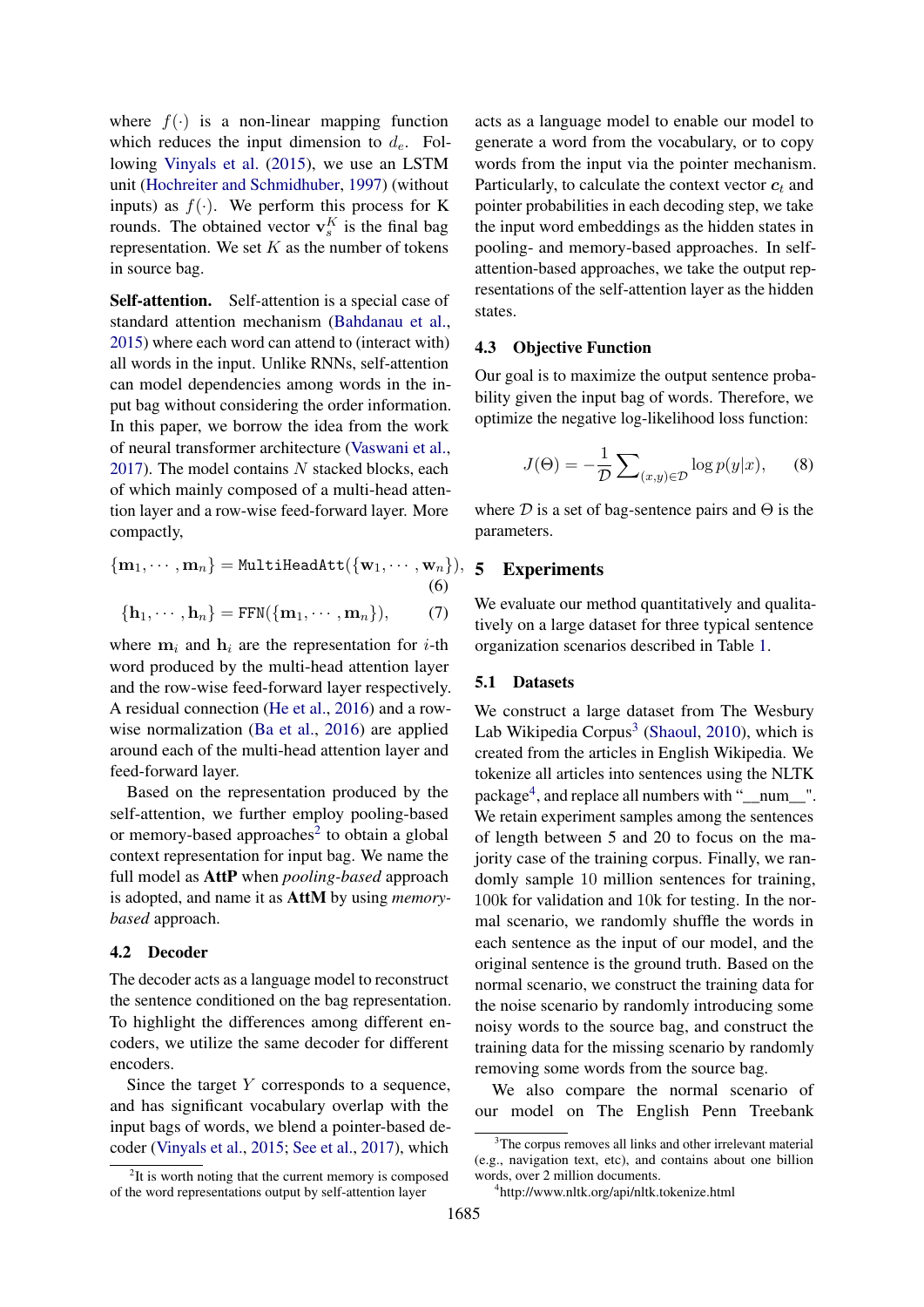<span id="page-4-0"></span>

|         | <b>BLEU</b> |        | ROUGE-L |        |        | Perfect Matching Rate (PMR) |        |        | Word Accuracy (WAcc) |        |        |         |
|---------|-------------|--------|---------|--------|--------|-----------------------------|--------|--------|----------------------|--------|--------|---------|
|         | Normal      | Noise  | Missing | Normal | Noise  | Missing                     | Normal | Noise  | Missing              | Normal | Noise  | Missing |
| Pooling | 0.4656      | 0.4382 | 0.2636  | 0.6917 | 0.6587 | 0.5470                      | 0.1945 | 0.1461 | 0.0426               | 0.5685 | 0.5536 | 0.4437  |
| LSTM    | 0.4736      | 0.4327 | 0.2538  | 0.7311 | 0.6761 | 0.5453                      | 0.2203 | 0.1542 | 0.0390               | 0.5808 | 0.5563 | 0.4369  |
| Memory  | 0.5030      | 0.4537 | 0.2664  | 0.7485 | 0.6939 | 0.5607                      | 0.2404 | 0.1672 | 0.0450               | 0.6063 | 0.5789 | 0.4520  |
| AttP    | 0.5740      | 0.5372 | 0.2882  | 0.7860 | 0.7396 | 0.5722                      | 0.3014 | 0.2267 | 0.0479               | 0.6613 | 0.6367 | 0.4700  |
| AttM    | 0.5886      | 0.5433 | 0.2914  | 0.7925 | 0.7465 | 0.5738                      | 0.3208 | 0.2355 | 0.0512               | 0.6697 | 0.6461 | 0.4702  |

Table 2: Results on the test sets of three scenarios for Wikipedia dataset. We randomly generate noisy words with the number between 1 and half length of the sentence from the vocabulary for each sentence as the input of the the noise scenario. For the missing scenario, random words with number between 1 and half length of the sentence are removed from each sentence. It is worth noting that we randomly shuttle input bags with three different seeds and report the mean score of each metrics for LSTM.

data (PTB) [\(Marcus et al.,](#page-9-17) [1993\)](#page-9-17), which is a widelyused dataset for word ordering task [\(Schmaltz et al.,](#page-9-11) [2016;](#page-9-11) [Hasler et al.,](#page-8-12) [2017\)](#page-8-12). To facilitate fair comparisons, we use the data preprocessed by [\(Schmaltz](#page-9-11) [et al.,](#page-9-11) [2016\)](#page-9-11), which consists of 39, 832 training sentences, 1, 700 validation sentences and 2, 416 test sentences.

### 5.2 Implementation Details

For all models, we set the dimension of word embedding as 128. In the LSTM-based encoder, the dimension of hidden unit is 256. In the self-attentionbased encoder, we set the number of head in Equation [\(6\)](#page-3-3) as 8 and the hidden size of feed-forward layer in Equation [\(7\)](#page-3-4) as 256. All parameters are tuned in the validation set. The vocabulary size is 50k. We use AdaGrad [\(Duchi et al.,](#page-8-15) [2011\)](#page-8-15) optimizer on mini-batch of size 32, with learning rate at 0.15 and gradient clipping at 2. In decoding, we set the beam size as 5 for all models. It is worth noting that we do not compare with the results derived from the modified beam search method proposed in [Hasler et al.](#page-8-12) [\(2017\)](#page-8-12) since we focus on investigating the capability of a model to encode a bag of words in this paper. So we compare all methods under standard beam search method (with a beam size of 5) in our experiment, to highlight the differences among different encoders.

### 5.3 Evaluation Metrics

In our settings, a shuffled sentence sometimes may correspond to multiple reasonable outputs. Hence we employ four automatic evaluation metrics to evaluate the quality of a generated sentence from different aspects. PMR (*Perfect Matching Ratio*) measures the ratio of instances that are exactly the same as the ground-truth. BLEU [\(Pa](#page-9-18)[pineni et al.,](#page-9-18) [2002\)](#page-9-18) measures the quality of generated sentences by computing overlapping lexi-

<span id="page-4-1"></span>

|                    | <b>BLEU</b> | <b>ROUGE-L</b> | WAcc   | <b>PMR</b> |
|--------------------|-------------|----------------|--------|------------|
| $N-GRAM^*$         | 0.2330      |                |        |            |
| RNNLM <sup>*</sup> | 0.2450      |                |        |            |
| Pooling            | 0.3118      | 0.5916         | 0.4105 | 0.0863     |
| <b>LSTM</b>        | 0.3140      | 0.5875         | 0.3873 | 0.0850     |
| Memory             | 0.3328      | 0.6053         | 0.4089 | 0.0941     |
| AttP               | 0.3469      | 0.6169         | 0.4297 | 0.1013     |
| AttM               | 0.3489      | 0.6194         | 0.4304 | 0.1059     |

Table 3: Results of word ordering task on PTB datasets (beam size  $= 5$ ),  $*$  denotes the results reported in [\(Hasler et al.,](#page-8-12) [2017\)](#page-8-12).

cal units (e.g., unigram, bigram) with the reference sentences. ROUGE-L [\(Lin,](#page-8-16) [2004\)](#page-8-16) measures the longest common subsequence (LCS) between the reference sentence and the generated sentence. WAcc (*Word Accuracy*) is the negative word error rate (WER) [\(Mangu et al.,](#page-9-19) [2000\)](#page-9-19). It measures the edit distance between the generated sentence and the reference sentence (higher is better). Besides, we also conduct human evaluations to further analyze our generated results and explore the detail sort of wrong cases.

### 5.4 Overall Results

Table [2](#page-4-0) illustrates the performance of all models for three scenarios on the Wikipedia dataset. Firstly, we can find that *Pooling* shows the worse performance among all models. This is because directly utilizing pooling operation on word embeddings would lose track of much crucial context information. Secondly, although *LSTM* processes the information sequentially, it achieves better results than *Pooling* in normal and noise scenarios. A possible explanation for this might be that the parameters in *LSTM* enable the mode to retain some bag information.

In particular, self-attention-based approaches (e.g., *AttP* and *AttP*) show the best results, and outperform *Memory* by a large margin in terms of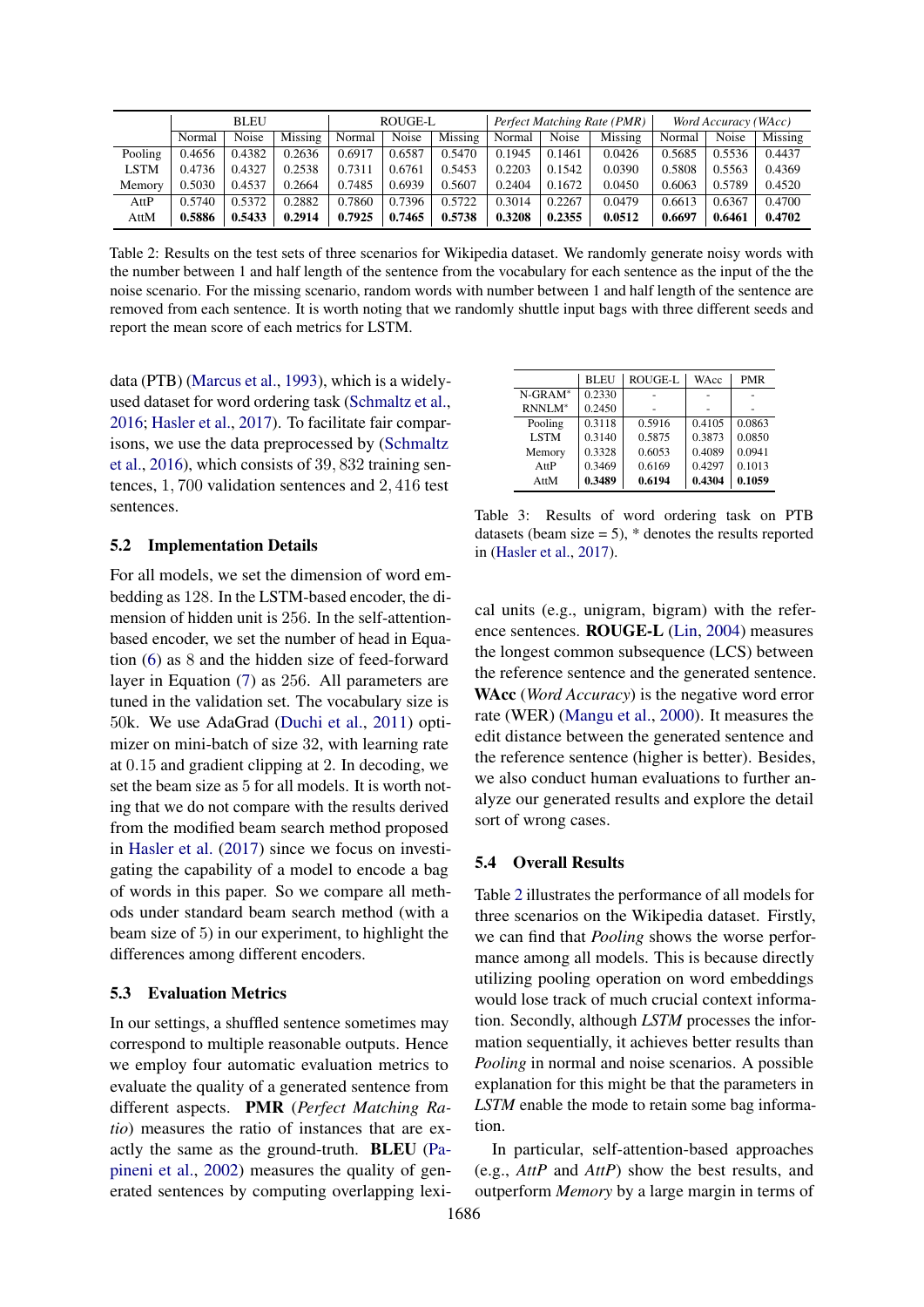<span id="page-5-0"></span>

Figure 1: Performance in terms of different metrics by varying the number of missing words or noisy words. We continuously introduce noisy words or missing words with the footstep of 2. The noisy words are randomly picked from the vocabulary.

<span id="page-5-1"></span>

Figure 2: Performance in terms of different metrics by varying the number of words in source bag.

all evaluation metrics, especially for normal and noise scenarios. The phenomenon might be ascribed to the reason that *Memory* encodes the bag of words by considering each word individually, while *Self-attention* captures the semantic dependencies among the input words from different semantic aspects, leading to a more robust bag representation. Additionally, *AttM* shows better performance than *AttP*, indicating that the memory-based fusion method is more useful than the pooling-based fusion method.

In addition, we can notice that the performance of all models declines when noisy words are introduced or some words are removed from the input bag, but much more for removing some words. This result may be explained by the fact that organizing a sentence from a partially observable bag of words is more challenging since it requires background knowledge to predict the meaning of the bag and further fill the missing words. On the other hand, in the noise scenario, most noise words have a small impact on learning the context representation of a bag and all words can be decoded (or generated) via copy operations.

We further run experiments on the PTB dataset. which is a benchmark for the word ordering task. The results are shown in Table [3.](#page-4-1) We can observe

that various neural models outperform the traditional N-GRAM model and RNNLM. In these neural models, the results are consistent with those of Wikipedia.

### 5.5 Discussions

The impact of the number of noisy/missing words. To better understand the robustness of different models under the noise scenario and the missing scenario, we show how the performance changes as the number of noise or missing words changes in Figure [1.](#page-5-0) As seen, approaches based on self-attention always outperform other approaches in both scenarios, especially more significantly in the noise scenario. Besides, the performance of all models drops as the increases of the number of missing words or noisy words, but more sharply for the missing scenario. The results imply that: 1) In the bag-to-sentence transformation problems, the capability of neural models to resist noisy words is better than the capability to resist missing words; 2) It is still challenging for neural models to handle the bags where some information is missed.

The impact of bag size. We further study how the size of the input bag influences the performance of different models. Figure [2](#page-5-1) illustrates how the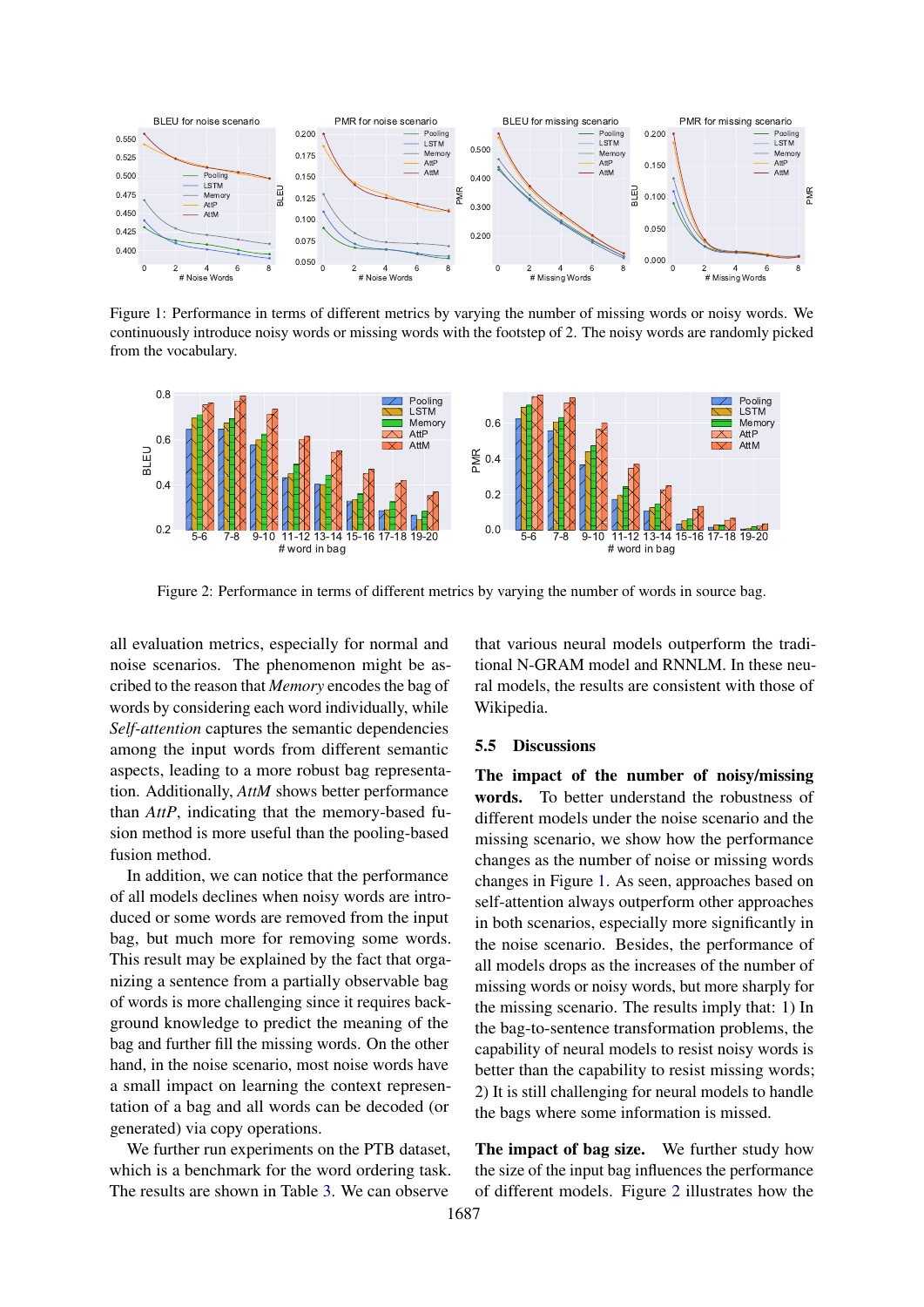<span id="page-6-0"></span>

|          |                                                                                               | $\log p(y x)$ |
|----------|-----------------------------------------------------------------------------------------------|---------------|
| Case-1   | <b>Input:</b> largest animals bears the they in the land also are only native taiwan and      |               |
|          | <b>Reference:</b> they are also the largest land animals and the only native bears in taiwan. |               |
|          | <b>Beam-1:</b> they are also the only native animals and the largest land bears in taiwan.    | $-0.2602$     |
|          | <b>Beam-2:</b> they are also the only native land animals and the largest bears in taiwan.    | $-0.2708$     |
|          | <b>Beam-3:</b> they are also the largest land animals and the only native bears in taiwan.    | $-0.3183$     |
|          | <b>Input:</b> a, engineering there, time mechanical chairman long he for served, as of        |               |
|          | <b>Reference:</b> there he served, for a long time, as chairman of mechanical engineering.    |               |
| $Case-2$ | <b>Beam-1:</b> there, he served as chairman of mechanical engineering, for a long time.       | $-0.0797$     |
|          | <b>Beam-2:</b> there, he served for a long time, as chairman of mechanical engineering.       | $-0.0882$     |
|          | <b>Beam-3:</b> for a long time, there, he served as chairman of mechanical engineering.       | $-0.2041$     |
|          | Input: their cuddy again however . sends interrupts and , exchange away ali                   |               |
| $Case-3$ | <b>Reference:</b> however, cuddy interrupts their exchange again and sends ali away.          |               |
|          | <b>Beam-1:</b> however, ali interrupts their exchange again and sends cuddy away.             | $-0.1829$     |
|          | Beam-2: however, cuddy interrupts their exchange again and sends all away.                    | $-0.2116$     |
|          | <b>Beam-3:</b> however, cuddy interrupts their exchange and sends all away again.             | $-0.2187$     |

Table 4: Generation examples of 3 different results via beam search in our *AttM* under normal scenario. We show the log generation probability for each beam candidate in the last column.

performance of *AttM* changes with respect to bags with different numbers of words in the normal scenario, where we bin test examples into buckets. We observe a similar trend for all models: they first remain stable when the bag size less than 8, and then decrease monotonically when the bag size keeps increasing. The reason might be that when only a few words are available in input bag, the model can well capture the meaning of the whole sentence, but when the bag becomes large enough, the semantic combination of words will become more complicated and the meaning of target sentence will be hard to be grasped. Besides, self-attentionbased models always achieve the best performance, which is consistent with the result in Table [2.](#page-4-0)

Multiple plausible outputs. Actually, for the bag-to-sequence task when applied to language, a bag of words sometimes may correspond to multiple reasonable and grammatical outputs. Such a phenomenon is similar to response generation in dialog systems, where several responses can be reasonable. Table [4](#page-6-0) shows the three generated results of *AttM* (the most strong model) through beam search. We can notice that all generated sentences are grammatical and reasonable. In case-1, the objects "animals" and "land bears" are exchangeable in terms of syntax; both "native" and "largest" can describe these objects. Our model prefers "the only native animals" and "the largest land bears". Since our model is a conditional language model learned from the training corpus, and the decoder reconstructs a sentence conditioned on the representation of the input bag of words. The joint probability of sentence-1 is larger than sentence-2. In case-2, "for a long time" and "there" are adverbials, and are

<span id="page-6-1"></span>

<span id="page-6-2"></span>Figure 3: Performance of the neural model and human in terms of different scenarios.

position variable. However, the meaning of all generated sentences remains the same. In case-3, both "ali" and "cuddy" are names, thus they are undistinguishable in this situation. Our model assigns a higher probability to "ali interrupts their exchange again and sends cuddy away". Despite the lack of order information, neural models can still organize all possible sentences through beam search.

Neural Models Vs. Human. We are also curious about the ability of humans to organize sentences from a bag of words. We first binned the test set of the normal scenario into four buckets according to the size of the input bag, and then randomly selected 40 samples from each bucket. We invited humans to organize the target sentence regarding the input bag using crowd-sourcing. Each bag was randomly presented to 3 judges and we retain the answer with the highest BLEU score. Figure [3\(a\)](#page-6-1) illustrates the BLEU score of humans and the most competitive model AttM across different bag sizes. We observe that both the performance of humans and AttM become worse with the increase of the bag size, which is consistent with the result in Figure [2.](#page-5-1) Besides, AttM always shows better performance than human, but the performance gap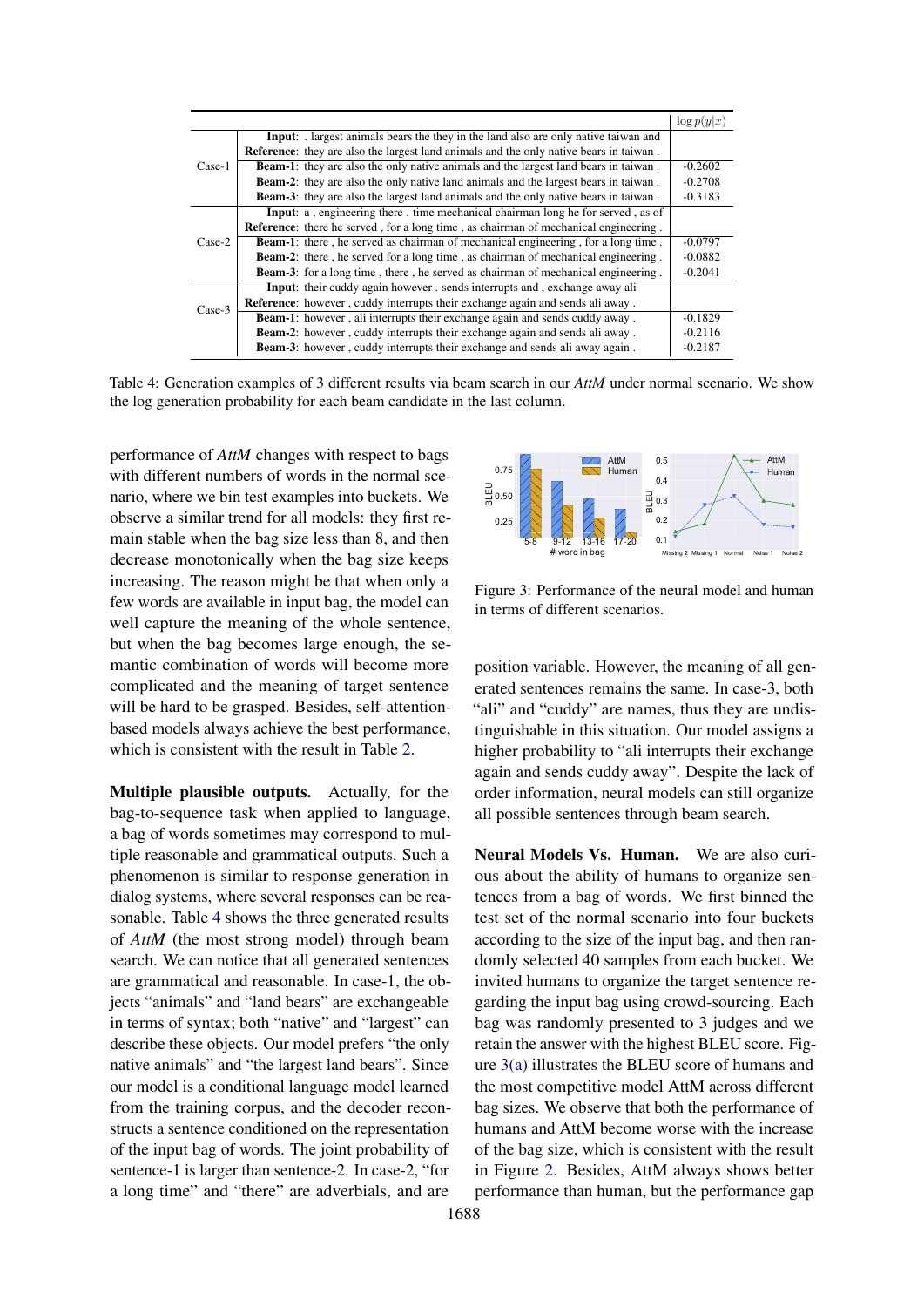|                | <b>Annotated Types</b>               | Ratio |
|----------------|--------------------------------------|-------|
|                | Exactly generated                    | 16%   |
| Synonymous     | Two adverbials are exchanged         | 5%    |
| $(30\%)$       | Two coordinate clauses are exchanged | 7%    |
|                | Other reasons                        | 2%    |
| Non-synonymous | The subject and object are exchanged | 5%    |
| (57%)          | The logic is unreasonable.           | 33%   |
|                | Other reasons                        | 19%   |

Table 5: The statistical analysis of 100 randomly selected samples for *AttM* in normal scenario. We only show the result of the grammatical part, and the proportion of ungrammatical samples is 13%.

becomes smaller as the bag size decreases. This result indicates that humans are better at recognizing small bags than large bags.

Besides, we also study how noisy words and missing words impact the performance of humans and neural models. Based on the above test set randomly selected from the normal scenario, we randomly introduced 1 or 2 noisy words to the source bag denoting as *noise-1, noise-2* respectively, and randomly removed 1 or 2 words from the source bag, denoting as *missing-1, missing-2* respectively. We also invited humans to organize a sentence regarding the input bag using crowdsourcing. Figure [3\(b\)](#page-6-2) presents the results of each test set. We summarize our observations as follows: (1) Both the performance of human and AttM get worse when noisy words are introduced or some words are removed; (2) Compared with neural models, humans are more robust to noisy words and missing word in sentence organization; (3) The performance AttM is significantly better than humans, but becomes comparable with humans when 2 words are randomly removed from the input bag. The results imply that humans have a more strong background knowledge of language to guess the meaning of the target sentence and complete the cloze test.

Error analysis. To further analyze the quality of the generated sentence and in which case our model fails to recover the original sentence, we invite four educated annotators to judge the quality of 100 ran-domly sampled sentences<sup>[5](#page-7-0)</sup> generated by *AttM*. Annotators were asked to judge whether a generated sentence is grammatical and the meaning of a generated sentence is the same as the ground truth. We can find that 87% of generated sentences are grammatical and 30% of sentences share the same meaning with the ground-truth. Among those grammat-

<span id="page-7-0"></span>

<span id="page-7-1"></span>

Figure 4: Visualization of attention weight in the 5-th head (left) and 6-th head (right) in self-attention. The target sentence is "the film was written and directed by larry cohen ." "lysander" is a noisy word.

ical and synonymous samples, 46.7% (14/30) of sentences are not exactly the same with the ground truth in syntax. There are two main types of paraphrase: the position of adverbials is exchanged or the position of coordinate clauses is exchanged. Among those grammatical and non-synonymous samples, the logic of the majority sentences is unreasonable due to the position exchange of adverbials or coordinate clauses, and unreasonable combinations of semantic units. Besides, the semantics of some sentences are changed because of the exchange of the subject and the object.

Attention visualization. Figure [4](#page-7-1) shows the visualization of attention weights of different heads in the 5-th block from the self-attention layer. We can observe that self-attention can capture combinatorial relations between the input words from different semantic aspects. For instance, "cohen" shows a strong correlation with "larry" in both heatmaps since "Larry Cohen" is the name of a famous director. Moreover, both "was" and "by" attend to "directed" and "written", composing the phrase "was written (directed) by". Such combinatorial relations can make the word representation more informative, which contributes to the representation learning of the bag of words. Additionally, we observe that almost all words but itself demonstrate weak correlations with the noisy word "lysander" in both heatmaps, demonstrating the advantages of our model to tolerate noisy words.

### 6 Conclusions

In this paper, we present an empirical study to investigate the ability of neural models to organize sentences from a bag of words under three typical scenarios. We conclude our discussion with the following findings:

• Self-attention is effective to capture the se-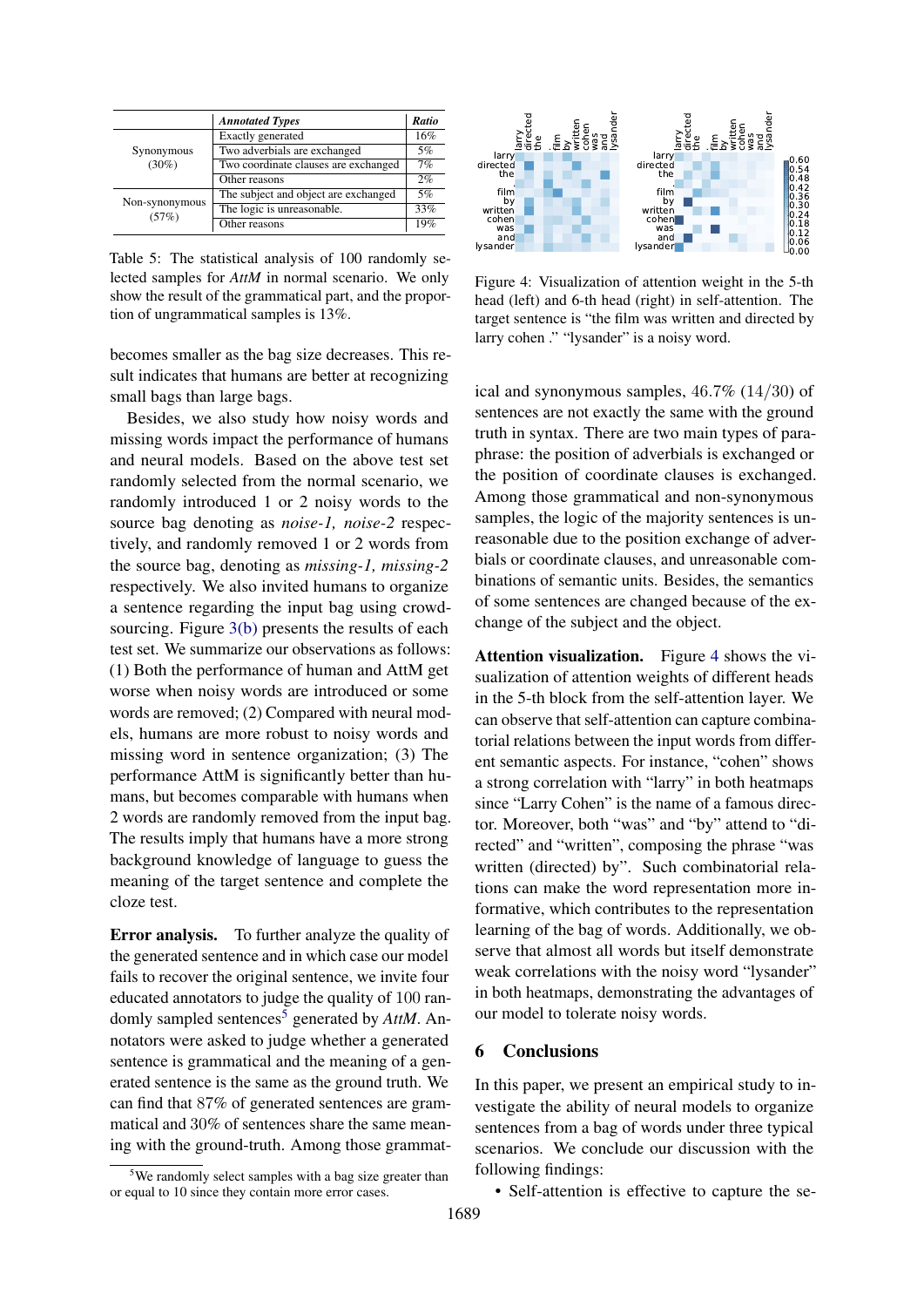mantic dependencies between words in the input bag and shows competitive performance in bag-to-sentence transformation.

- Neural models have a certain degree of capability to organize a sentence from a bag of words. However, it is still challenging for neural models to handle large bags or the bags where some information is missing.
- Compared with humans, neural models show a better capability to organize sentences from a bag of words, especially in terms of large bags. However, the performance of humans is more robust to noisy words or missing words than neural models.

## Acknowledgement

We would like to thank the anonymous reviewers for their constructive comments. This work was supported by the National Science Foundation of China (NSFC No. 61876196) and the National Key Research and Development Program of China (No. 2020AAA0105200). Rui Yan is supported as a Young Fellow of Beijing Institute of Artificial Intelligence (BAAI).

### References

- <span id="page-8-14"></span>Jimmy Lei Ba, Jamie Ryan Kiros, and Geoffrey E Hinton. 2016. Layer normalization. *arXiv preprint arXiv:1607.06450*.
- <span id="page-8-2"></span>Dzmitry Bahdanau, Kyunghyun Cho, and Yoshua Bengio. 2015. Neural machine translation by jointly learning to align and translate. In *International Conference on Learning Representations*.
- <span id="page-8-1"></span>Junyoung Chung, Caglar Gulcehre, KyungHyun Cho, and Yoshua Bengio. 2014. Empirical evaluation of gated recurrent neural networks on sequence modeling. *arXiv preprint arXiv:1412.3555*.
- <span id="page-8-9"></span>Adrià De Gispert, Marcus Tomalin, and Bill Byrne. 2014. [Word ordering with phrase-based grammars.](https://doi.org/10.3115/v1/E14-1028) In *Proceedings of the 14th Conference of the European Chapter of the Association for Computational Linguistics*, pages 259–268.
- <span id="page-8-15"></span>John Duchi, Elad Hazan, and Yoram Singer. 2011. Adaptive subgradient methods for online learning and stochastic optimization. *Journal of Machine Learning Research*, 12(Jul):2121–2159.
- <span id="page-8-5"></span>Hao Fang, Saurabh Gupta, Forrest Iandola, Rupesh K Srivastava, Li Deng, Piotr Dollár, Jianfeng Gao, Xiaodong He, Margaret Mitchell, John C Platt, et al. 2015. From captions to visual concepts and back. In *Proceedings of the IEEE conference on computer vision and pattern recognition*, pages 1473–1482.
- <span id="page-8-3"></span>Jonas Gehring, Michael Auli, David Grangier, Denis Yarats, and Yann N Dauphin. 2017. Convolutional sequence to sequence learning. In *International Conference on Machine Learning*, pages 1243–1252.
- <span id="page-8-12"></span>Eva Hasler, Felix Stahlberg, Marcus Tomalin, Adri de Gispert, and Bill Byrne. 2017. [A comparison of](http://aclweb.org/anthology/W17-3531) [neural models for word ordering.](http://aclweb.org/anthology/W17-3531) In *Proceedings of the 10th International Conference on Natural Language Generation*, pages 208–212.
- <span id="page-8-4"></span>Jing He and Hongyu Liang. 2011. [Word-reordering](http://aclweb.org/anthology/I11-1144) [for statistical machine translation using trigram lan](http://aclweb.org/anthology/I11-1144)[guage model.](http://aclweb.org/anthology/I11-1144) In *Proceedings of 5th International Joint Conference on Natural Language Processing*, pages 1288–1293.
- <span id="page-8-13"></span>Kaiming He, Xiangyu Zhang, Shaoqing Ren, and Jian Sun. 2016. Deep residual learning for image recognition. In *Proceedings of the IEEE conference on computer vision and pattern recognition*, pages 770– 778.
- <span id="page-8-0"></span>Sepp Hochreiter and Jürgen Schmidhuber. 1997. Long short-term memory. *Neural computation*, 9(8):1735–1780.
- <span id="page-8-6"></span>Maximilian Ilse, Jakub Tomczak, and Max Welling. 2018. Attention-based deep multiple instance learning. In *International conference on machine learning*, pages 2127–2136. PMLR.
- <span id="page-8-8"></span>Juho Lee, Yoonho Lee, Jungtaek Kim, Adam Kosiorek, Seungjin Choi, and Yee Whye Teh. 2019. Set transformer: A framework for attention-based permutation-invariant neural networks. In *International Conference on Machine Learning*, pages 3744–3753. PMLR.
- <span id="page-8-16"></span>Chin-Yew Lin. 2004. [ROUGE: A package for auto](http://aclweb.org/anthology/W04-1013)[matic evaluation of summaries.](http://aclweb.org/anthology/W04-1013) In *Text Summarization Branches out: Proc. ACL-04 Workshop*, pages 74–81.
- <span id="page-8-11"></span>Jiangming Liu and Yue Zhang. 2015. [An empirical](https://doi.org/10.18653/v1/D15-1043) [comparison between n-gram and syntactic language](https://doi.org/10.18653/v1/D15-1043) [models for word ordering.](https://doi.org/10.18653/v1/D15-1043) In *Proceedings of the 2015 Conference on Empirical Methods in Natural Language Processing*, pages 369–378.
- <span id="page-8-10"></span>Yijia Liu, Yue Zhang, Wanxiang Che, and Bing Qin. 2015. [Transition-based syntactic linearization.](https://doi.org/10.3115/v1/N15-1012) In *Proceedings of the 2015 Conference of the North American Chapter of the Association for Computational Linguistics: Human Language Technologies*, pages 113–122.
- <span id="page-8-7"></span>Chih-Yao Ma, Asim Kadav, Iain Melvin, Zsolt Kira, Ghassan AlRegib, and Hans Peter Graf. 2018. Attend and interact: Higher-order object interactions for video understanding. In *Proceedings of the IEEE Conference on Computer Vision and Pattern Recognition*, pages 6790–6800.